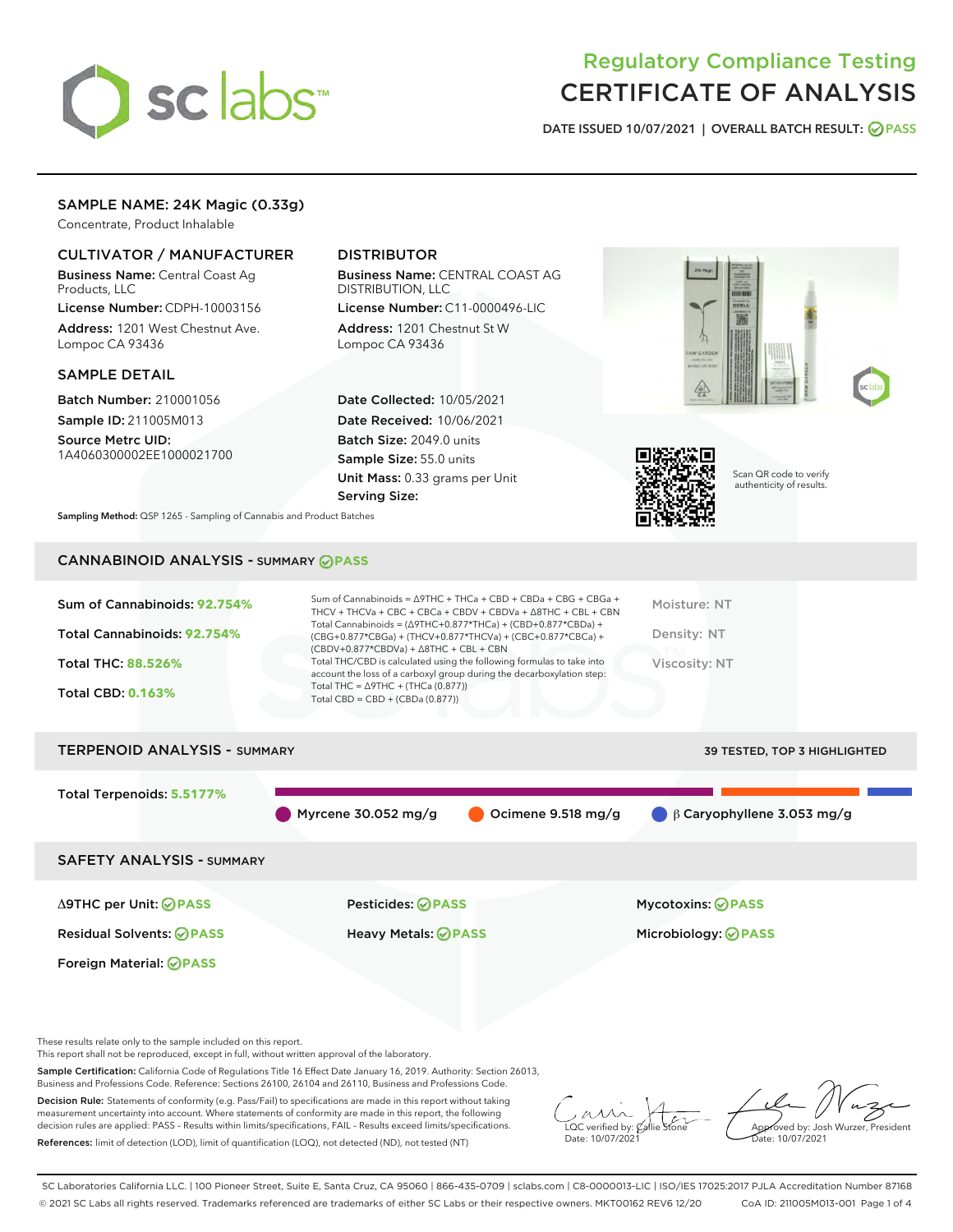



24K MAGIC (0.33G) | DATE ISSUED 10/07/2021 | OVERALL BATCH RESULT: ◯ PASS

#### CANNABINOID TEST RESULTS - 10/07/2021 2 PASS

Tested by high-performance liquid chromatography with diode-array detection (HPLC-DAD). **Method:** QSP 1157 - Analysis of Cannabinoids by HPLC-DAD

#### TOTAL CANNABINOIDS: **92.754%**

Total Cannabinoids (Total THC) + (Total CBD) + (Total CBG) + (Total THCV) + (Total CBC) + (Total CBDV) + ∆8THC + CBL + CBN

TOTAL THC: **88.526%** Total THC (∆9THC+0.877\*THCa)

TOTAL CBD: **0.163%**

Total CBD (CBD+0.877\*CBDa)

TOTAL CBG: 2.915% Total CBG (CBG+0.877\*CBGa)

TOTAL THCV: 0.83% Total THCV (THCV+0.877\*THCVa)

TOTAL CBC: ND Total CBC (CBC+0.877\*CBCa)

TOTAL CBDV: ND Total CBDV (CBDV+0.877\*CBDVa)

| <b>COMPOUND</b>            | LOD/LOQ<br>(mg/g) | <b>MEASUREMENT</b><br><b>UNCERTAINTY</b><br>mg/g | <b>RESULT</b><br>(mg/g) | <b>RESULT</b><br>(%) |
|----------------------------|-------------------|--------------------------------------------------|-------------------------|----------------------|
| Δ9THC                      | 0.06 / 0.26       | ±30.453                                          | 885.26                  | 88.526               |
| <b>CBG</b>                 | 0.06/0.19         | ±1.149                                           | 29.15                   | 2.915                |
| <b>THCV</b>                | 0.1 / 0.2         | ±0.41                                            | 8.3                     | 0.83                 |
| $\triangle$ 8THC           | 0.1/0.4           | ±0.14                                            | 1.7                     | 0.17                 |
| <b>CBD</b>                 | 0.07/0.29         | ±0.075                                           | 1.63                    | 0.163                |
| <b>CBN</b>                 | 0.1/0.3           | ±0.10                                            | 1.5                     | 0.15                 |
| <b>THCa</b>                | 0.05/0.14         | N/A                                              | <b>ND</b>               | <b>ND</b>            |
| <b>THCVa</b>               | 0.07/0.20         | N/A                                              | <b>ND</b>               | <b>ND</b>            |
| <b>CBDa</b>                | 0.02/0.19         | N/A                                              | <b>ND</b>               | <b>ND</b>            |
| <b>CBDV</b>                | 0.04 / 0.15       | N/A                                              | <b>ND</b>               | <b>ND</b>            |
| <b>CBDVa</b>               | 0.03/0.53         | N/A                                              | <b>ND</b>               | <b>ND</b>            |
| <b>CBGa</b>                | 0.1/0.2           | N/A                                              | <b>ND</b>               | <b>ND</b>            |
| <b>CBL</b>                 | 0.06 / 0.24       | N/A                                              | <b>ND</b>               | <b>ND</b>            |
| <b>CBC</b>                 | 0.2 / 0.5         | N/A                                              | <b>ND</b>               | <b>ND</b>            |
| <b>CBCa</b>                | 0.07 / 0.28       | N/A                                              | <b>ND</b>               | <b>ND</b>            |
| <b>SUM OF CANNABINOIDS</b> |                   |                                                  | 927.54 mg/g             | 92.754%              |

#### **UNIT MASS: 0.33 grams per Unit**

| ∆9THC per Unit                                                                            | 1120 per-package limit | 292.14 mg/unit<br><b>PASS</b> |  |  |  |
|-------------------------------------------------------------------------------------------|------------------------|-------------------------------|--|--|--|
| <b>Total THC per Unit</b>                                                                 |                        | 292.14 mg/unit                |  |  |  |
| <b>CBD per Unit</b>                                                                       |                        | $0.54$ mg/unit                |  |  |  |
| <b>Total CBD per Unit</b>                                                                 |                        | $0.54$ mg/unit                |  |  |  |
| Sum of Cannabinoids<br>per Unit                                                           |                        | 306.09 mg/unit                |  |  |  |
| <b>Total Cannabinoids</b><br>per Unit                                                     |                        | 306.10 mg/unit                |  |  |  |
| <b>MOISTURE TEST RESULT</b><br><b>VISCOSITY TEST RESULT</b><br><b>DENSITY TEST RESULT</b> |                        |                               |  |  |  |

Not Tested

Not Tested

Not Tested

#### TERPENOID TEST RESULTS - 10/07/2021

Terpene analysis utilizing gas chromatography-flame ionization detection (GC-FID). **Method:** QSP 1192 - Analysis of Terpenoids by GC-FID

| <b>COMPOUND</b>         | LOD/LOQ<br>(mg/g) | <b>MEASUREMENT</b><br><b>UNCERTAINTY</b><br>mg/g | <b>RESULT</b><br>(mg/g)                         | <b>RESULT</b><br>$(\%)$ |
|-------------------------|-------------------|--------------------------------------------------|-------------------------------------------------|-------------------------|
| <b>Myrcene</b>          | 0.008 / 0.025     | ±0.3877                                          | 30.052                                          | 3.0052                  |
| Ocimene                 | 0.011 / 0.038     | ±0.3055                                          | 9.518                                           | 0.9518                  |
| $\upbeta$ Caryophyllene | 0.004 / 0.012     | ±0.1087                                          | 3.053                                           | 0.3053                  |
| Limonene                | 0.005 / 0.016     | ±0.0407                                          | 2.846                                           | 0.2846                  |
| <b>Terpinolene</b>      | 0.008 / 0.026     | ±0.0520                                          | 2.536                                           | 0.2536                  |
| $\alpha$ Pinene         | 0.005 / 0.017     | ±0.0131                                          | 1.528                                           | 0.1528                  |
| Linalool                | 0.009 / 0.032     | ±0.0432                                          | 1.136                                           | 0.1136                  |
| $\beta$ Pinene          | 0.004 / 0.014     | ±0.0122                                          | 1.060                                           | 0.1060                  |
| $\alpha$ Humulene       | 0.009/0.029       | ±0.0273                                          | 0.852                                           | 0.0852                  |
| <b>Terpineol</b>        | 0.016 / 0.055     | ±0.0439                                          | 0.715                                           | 0.0715                  |
| trans-β-Farnesene       | 0.008 / 0.025     | ±0.0116                                          | 0.328                                           | 0.0328                  |
| $\alpha$ Bisabolol      | 0.008 / 0.026     | ±0.0160                                          | 0.299                                           | 0.0299                  |
| Fenchol                 | 0.010 / 0.034     | ±0.0111                                          | 0.288                                           | 0.0288                  |
| Guaiol                  | 0.009 / 0.030     | ±0.0135                                          | 0.285                                           | 0.0285                  |
| Valencene               | 0.009 / 0.030     | ±0.0074                                          | 0.108                                           | 0.0108                  |
| <b>Borneol</b>          | 0.005 / 0.016     | ±0.0036                                          | 0.085                                           | 0.0085                  |
| $\alpha$ Phellandrene   | 0.006 / 0.020     | ±0.0011                                          | 0.079                                           | 0.0079                  |
| Nerolidol               | 0.009 / 0.028     | ±0.0046                                          | 0.073                                           | 0.0073                  |
| $\alpha$ Terpinene      | 0.005 / 0.017     | ±0.0010                                          | 0.064                                           | 0.0064                  |
| 3 Carene                | 0.005 / 0.018     | ±0.0008                                          | 0.058                                           | 0.0058                  |
| Camphene                | 0.005 / 0.015     | ±0.0006                                          | 0.053                                           | 0.0053                  |
| $\gamma$ Terpinene      | 0.006 / 0.018     | ±0.0009                                          | 0.052                                           | 0.0052                  |
| Fenchone                | 0.009 / 0.028     | ±0.0012                                          | 0.040                                           | 0.0040                  |
| $\alpha$ Cedrene        | 0.005 / 0.016     | ±0.0010                                          | 0.035                                           | 0.0035                  |
| Caryophyllene<br>Oxide  | 0.010 / 0.033     | ±0.0016                                          | 0.034                                           | 0.0034                  |
| Sabinene                | 0.004 / 0.014     | N/A                                              | <loq< th=""><th><loq< th=""></loq<></th></loq<> | <loq< th=""></loq<>     |
| p-Cymene                | 0.005 / 0.016     | N/A                                              | <b>ND</b>                                       | <b>ND</b>               |
| Eucalyptol              | 0.006 / 0.018     | N/A                                              | ND                                              | <b>ND</b>               |
| Sabinene Hydrate        | 0.006 / 0.022     | N/A                                              | <b>ND</b>                                       | <b>ND</b>               |
| (-)-Isopulegol          | 0.005 / 0.016     | N/A                                              | <b>ND</b>                                       | <b>ND</b>               |
| Camphor                 | 0.006 / 0.019     | N/A                                              | ND                                              | ND                      |
| Isoborneol              | 0.004 / 0.012     | N/A                                              | ND                                              | <b>ND</b>               |
| Menthol                 | 0.008 / 0.025     | N/A                                              | <b>ND</b>                                       | <b>ND</b>               |
| Nerol                   | 0.003 / 0.011     | N/A                                              | ND                                              | ND                      |
| Citronellol             | 0.003 / 0.010     | N/A                                              | ND                                              | ND                      |
| R-(+)-Pulegone          | 0.003 / 0.011     | N/A                                              | ND                                              | <b>ND</b>               |
| Geraniol                | 0.002 / 0.007     | N/A                                              | ND                                              | ND                      |
| <b>Geranyl Acetate</b>  | 0.004 / 0.014     | N/A                                              | ND                                              | <b>ND</b>               |
| Cedrol                  | 0.008 / 0.027     | N/A                                              | ND                                              | <b>ND</b>               |
| <b>TOTAL TERPENOIDS</b> |                   |                                                  | 55.177 mg/g                                     | 5.5177%                 |

SC Laboratories California LLC. | 100 Pioneer Street, Suite E, Santa Cruz, CA 95060 | 866-435-0709 | sclabs.com | C8-0000013-LIC | ISO/IES 17025:2017 PJLA Accreditation Number 87168 © 2021 SC Labs all rights reserved. Trademarks referenced are trademarks of either SC Labs or their respective owners. MKT00162 REV6 12/20 CoA ID: 211005M013-001 Page 2 of 4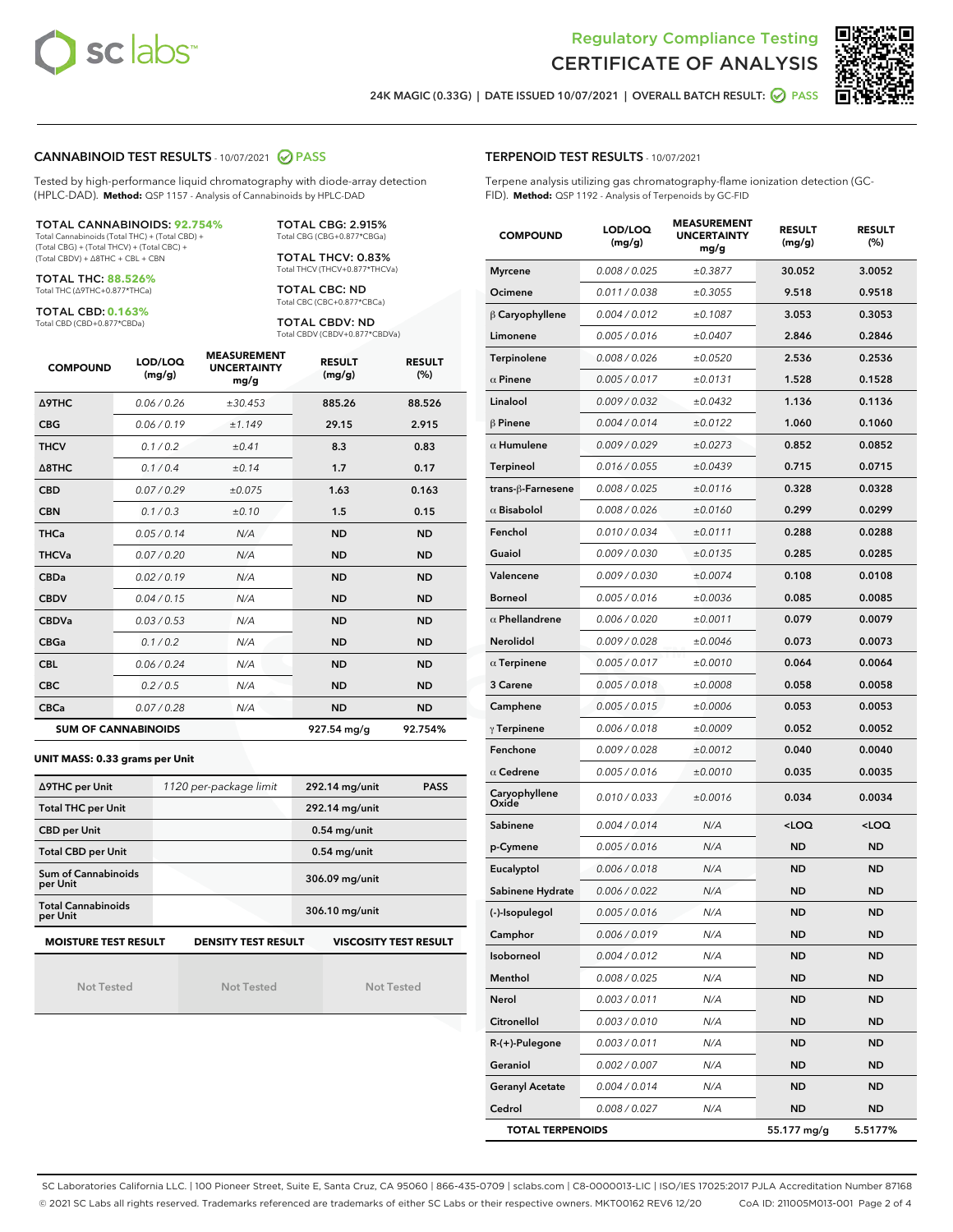



24K MAGIC (0.33G) | DATE ISSUED 10/07/2021 | OVERALL BATCH RESULT:  $\bigcirc$  PASS

# CATEGORY 1 PESTICIDE TEST RESULTS - 10/07/2021 2 PASS

Pesticide and plant growth regulator analysis utilizing high-performance liquid chromatography-mass spectrometry (HPLC-MS) or gas chromatography-mass spectrometry (GC-MS). \*GC-MS utilized where indicated. **Method:** QSP 1212 - Analysis of Pesticides and Mycotoxins by LC-MS or QSP 1213 - Analysis of Pesticides by GC-MS

| <b>COMPOUND</b>             | LOD/LOQ<br>$(\mu g/g)$ | <b>ACTION</b><br><b>LIMIT</b><br>$(\mu g/g)$ | <b>MEASUREMENT</b><br><b>UNCERTAINTY</b><br>$\mu$ g/g | <b>RESULT</b><br>$(\mu g/g)$ | <b>RESULT</b> |
|-----------------------------|------------------------|----------------------------------------------|-------------------------------------------------------|------------------------------|---------------|
| Aldicarb                    | 0.03/0.08              | $\ge$ LOD                                    | N/A                                                   | <b>ND</b>                    | <b>PASS</b>   |
| Carbofuran                  | 0.02 / 0.05            | $\ge$ LOD                                    | N/A                                                   | <b>ND</b>                    | <b>PASS</b>   |
| Chlordane*                  | 0.03 / 0.08            | $\ge$ LOD                                    | N/A                                                   | <b>ND</b>                    | <b>PASS</b>   |
| Chlorfenapyr*               | 0.03/0.10              | $\ge$ LOD                                    | N/A                                                   | <b>ND</b>                    | <b>PASS</b>   |
| Chlorpyrifos                | 0.02 / 0.06            | $\ge$ LOD                                    | N/A                                                   | <b>ND</b>                    | <b>PASS</b>   |
| Coumaphos                   | 0.02 / 0.07            | $\ge$ LOD                                    | N/A                                                   | <b>ND</b>                    | <b>PASS</b>   |
| Daminozide                  | 0.02 / 0.07            | $\ge$ LOD                                    | N/A                                                   | <b>ND</b>                    | <b>PASS</b>   |
| <b>DDVP</b><br>(Dichlorvos) | 0.03/0.09              | $>$ LOD                                      | N/A                                                   | <b>ND</b>                    | <b>PASS</b>   |
| Dimethoate                  | 0.03 / 0.08            | $\ge$ LOD                                    | N/A                                                   | <b>ND</b>                    | <b>PASS</b>   |
| Ethoprop(hos)               | 0.03/0.10              | $\ge$ LOD                                    | N/A                                                   | <b>ND</b>                    | <b>PASS</b>   |
| Etofenprox                  | 0.02/0.06              | $>$ LOD                                      | N/A                                                   | <b>ND</b>                    | <b>PASS</b>   |
| Fenoxycarb                  | 0.03/0.08              | $\ge$ LOD                                    | N/A                                                   | <b>ND</b>                    | <b>PASS</b>   |
| Fipronil                    | 0.03/0.08              | $>$ LOD                                      | N/A                                                   | <b>ND</b>                    | <b>PASS</b>   |
| Imazalil                    | 0.02 / 0.06            | $\ge$ LOD                                    | N/A                                                   | <b>ND</b>                    | <b>PASS</b>   |
| Methiocarb                  | 0.02 / 0.07            | $\ge$ LOD                                    | N/A                                                   | <b>ND</b>                    | <b>PASS</b>   |
| Methyl<br>parathion         | 0.03/0.10              | $>$ LOD                                      | N/A                                                   | <b>ND</b>                    | <b>PASS</b>   |
| <b>Mevinphos</b>            | 0.03/0.09              | $>$ LOD                                      | N/A                                                   | <b>ND</b>                    | <b>PASS</b>   |
| Paclobutrazol               | 0.02 / 0.05            | $\ge$ LOD                                    | N/A                                                   | <b>ND</b>                    | <b>PASS</b>   |
| Propoxur                    | 0.03/0.09              | $\ge$ LOD                                    | N/A                                                   | <b>ND</b>                    | <b>PASS</b>   |
| Spiroxamine                 | 0.03 / 0.08            | $\ge$ LOD                                    | N/A                                                   | <b>ND</b>                    | <b>PASS</b>   |
| Thiacloprid                 | 0.03/0.10              | $\ge$ LOD                                    | N/A                                                   | <b>ND</b>                    | <b>PASS</b>   |

#### CATEGORY 2 PESTICIDE TEST RESULTS - 10/07/2021 @ PASS

| <b>COMPOUND</b>          | LOD/LOO<br>$(\mu g/g)$ | <b>ACTION</b><br>LIMIT<br>$(\mu g/g)$ | <b>MEASUREMENT</b><br><b>UNCERTAINTY</b><br>$\mu$ g/g | <b>RESULT</b><br>$(\mu g/g)$ | <b>RESULT</b> |
|--------------------------|------------------------|---------------------------------------|-------------------------------------------------------|------------------------------|---------------|
| Abamectin                | 0.03/0.10              | 0.1                                   | N/A                                                   | <b>ND</b>                    | <b>PASS</b>   |
| Acephate                 | 0.02/0.07              | 0.1                                   | N/A                                                   | <b>ND</b>                    | <b>PASS</b>   |
| Acequinocyl              | 0.02/0.07              | 0.1                                   | N/A                                                   | <b>ND</b>                    | <b>PASS</b>   |
| Acetamiprid              | 0.02/0.05              | 0.1                                   | N/A                                                   | <b>ND</b>                    | <b>PASS</b>   |
| Azoxystrobin             | 0.02/0.07              | 0.1                                   | N/A                                                   | <b>ND</b>                    | <b>PASS</b>   |
| <b>Bifenazate</b>        | 0.01/0.04              | 0.1                                   | N/A                                                   | <b>ND</b>                    | <b>PASS</b>   |
| <b>Bifenthrin</b>        | 0.02/0.05              | 3                                     | N/A                                                   | <b>ND</b>                    | <b>PASS</b>   |
| <b>Boscalid</b>          | 0.03/0.09              | 0.1                                   | N/A                                                   | <b>ND</b>                    | <b>PASS</b>   |
| Captan                   | 0.19/0.57              | 0.7                                   | N/A                                                   | <b>ND</b>                    | <b>PASS</b>   |
| Carbaryl                 | 0.02/0.06              | 0.5                                   | N/A                                                   | <b>ND</b>                    | <b>PASS</b>   |
| Chlorantranilip-<br>role | 0.04/0.12              | 10                                    | N/A                                                   | <b>ND</b>                    | <b>PASS</b>   |
| Clofentezine             | 0.03/0.09              | 0.1                                   | N/A                                                   | <b>ND</b>                    | <b>PASS</b>   |

| <b>CATEGORY 2 PESTICIDE TEST RESULTS</b> - 10/07/2021 continued |  |
|-----------------------------------------------------------------|--|
|                                                                 |  |

| <b>COMPOUND</b>               | LOD/LOQ<br>$(\mu g/g)$ | <b>ACTION</b><br><b>LIMIT</b><br>$(\mu g/g)$ | <b>MEASUREMENT</b><br><b>UNCERTAINTY</b><br>µg/g | <b>RESULT</b><br>(µg/g) | <b>RESULT</b> |
|-------------------------------|------------------------|----------------------------------------------|--------------------------------------------------|-------------------------|---------------|
| Cyfluthrin                    | 0.12 / 0.38            | 2                                            | N/A                                              | ND                      | <b>PASS</b>   |
| Cypermethrin                  | 0.11 / 0.32            | 1                                            | N/A                                              | ND                      | <b>PASS</b>   |
| <b>Diazinon</b>               | 0.02 / 0.05            | 0.1                                          | N/A                                              | ND                      | <b>PASS</b>   |
| Dimethomorph                  | 0.03 / 0.09            | 2                                            | N/A                                              | <b>ND</b>               | <b>PASS</b>   |
| Etoxazole                     | 0.02 / 0.06            | 0.1                                          | N/A                                              | ND                      | <b>PASS</b>   |
| Fenhexamid                    | 0.03 / 0.09            | 0.1                                          | N/A                                              | ND                      | <b>PASS</b>   |
| Fenpyroximate                 | 0.02 / 0.06            | 0.1                                          | N/A                                              | ND                      | <b>PASS</b>   |
| Flonicamid                    | 0.03 / 0.10            | 0.1                                          | N/A                                              | ND                      | <b>PASS</b>   |
| Fludioxonil                   | 0.03 / 0.10            | 0.1                                          | N/A                                              | ND                      | <b>PASS</b>   |
| Hexythiazox                   | 0.02 / 0.07            | 0.1                                          | N/A                                              | ND                      | <b>PASS</b>   |
| Imidacloprid                  | 0.04 / 0.11            | 5                                            | N/A                                              | ND                      | <b>PASS</b>   |
| Kresoxim-methyl               | 0.02 / 0.07            | 0.1                                          | N/A                                              | ND                      | <b>PASS</b>   |
| Malathion                     | 0.03 / 0.09            | 0.5                                          | N/A                                              | <b>ND</b>               | <b>PASS</b>   |
| Metalaxyl                     | 0.02 / 0.07            | $\overline{c}$                               | N/A                                              | <b>ND</b>               | <b>PASS</b>   |
| Methomyl                      | 0.03 / 0.10            | 1                                            | N/A                                              | ND                      | <b>PASS</b>   |
| Myclobutanil                  | 0.03 / 0.09            | 0.1                                          | N/A                                              | <b>ND</b>               | <b>PASS</b>   |
| Naled                         | 0.02 / 0.07            | 0.1                                          | N/A                                              | <b>ND</b>               | <b>PASS</b>   |
| Oxamyl                        | 0.04 / 0.11            | 0.5                                          | N/A                                              | ND                      | PASS          |
| Pentachloronitro-<br>benzene* | 0.03 / 0.09            | 0.1                                          | N/A                                              | ND                      | <b>PASS</b>   |
| Permethrin                    | 0.04 / 0.12            | 0.5                                          | N/A                                              | <b>ND</b>               | <b>PASS</b>   |
| Phosmet                       | 0.03 / 0.10            | 0.1                                          | N/A                                              | ND                      | <b>PASS</b>   |
| Piperonylbu-<br>toxide        | 0.02 / 0.07            | 3                                            | N/A                                              | ND                      | <b>PASS</b>   |
| Prallethrin                   | 0.03 / 0.08            | 0.1                                          | N/A                                              | ND                      | <b>PASS</b>   |
| Propiconazole                 | 0.02 / 0.07            | 0.1                                          | N/A                                              | <b>ND</b>               | <b>PASS</b>   |
| Pyrethrins                    | 0.04 / 0.12            | 0.5                                          | N/A                                              | ND                      | <b>PASS</b>   |
| Pyridaben                     | 0.02 / 0.07            | 0.1                                          | N/A                                              | <b>ND</b>               | <b>PASS</b>   |
| Spinetoram                    | 0.02 / 0.07            | 0.1                                          | N/A                                              | <b>ND</b>               | <b>PASS</b>   |
| Spinosad                      | 0.02 / 0.07            | 0.1                                          | N/A                                              | ND                      | <b>PASS</b>   |
| Spiromesifen                  | 0.02 / 0.05            | 0.1                                          | N/A                                              | <b>ND</b>               | <b>PASS</b>   |
| Spirotetramat                 | 0.02 / 0.06            | 0.1                                          | N/A                                              | <b>ND</b>               | <b>PASS</b>   |
| Tebuconazole                  | 0.02 / 0.07            | 0.1                                          | N/A                                              | ND                      | <b>PASS</b>   |
| Thiamethoxam                  | 0.03 / 0.10            | 5                                            | N/A                                              | ND                      | <b>PASS</b>   |
| Trifloxystrobin               | 0.03 / 0.08            | 0.1                                          | N/A                                              | ND                      | <b>PASS</b>   |

SC Laboratories California LLC. | 100 Pioneer Street, Suite E, Santa Cruz, CA 95060 | 866-435-0709 | sclabs.com | C8-0000013-LIC | ISO/IES 17025:2017 PJLA Accreditation Number 87168 © 2021 SC Labs all rights reserved. Trademarks referenced are trademarks of either SC Labs or their respective owners. MKT00162 REV6 12/20 CoA ID: 211005M013-001 Page 3 of 4